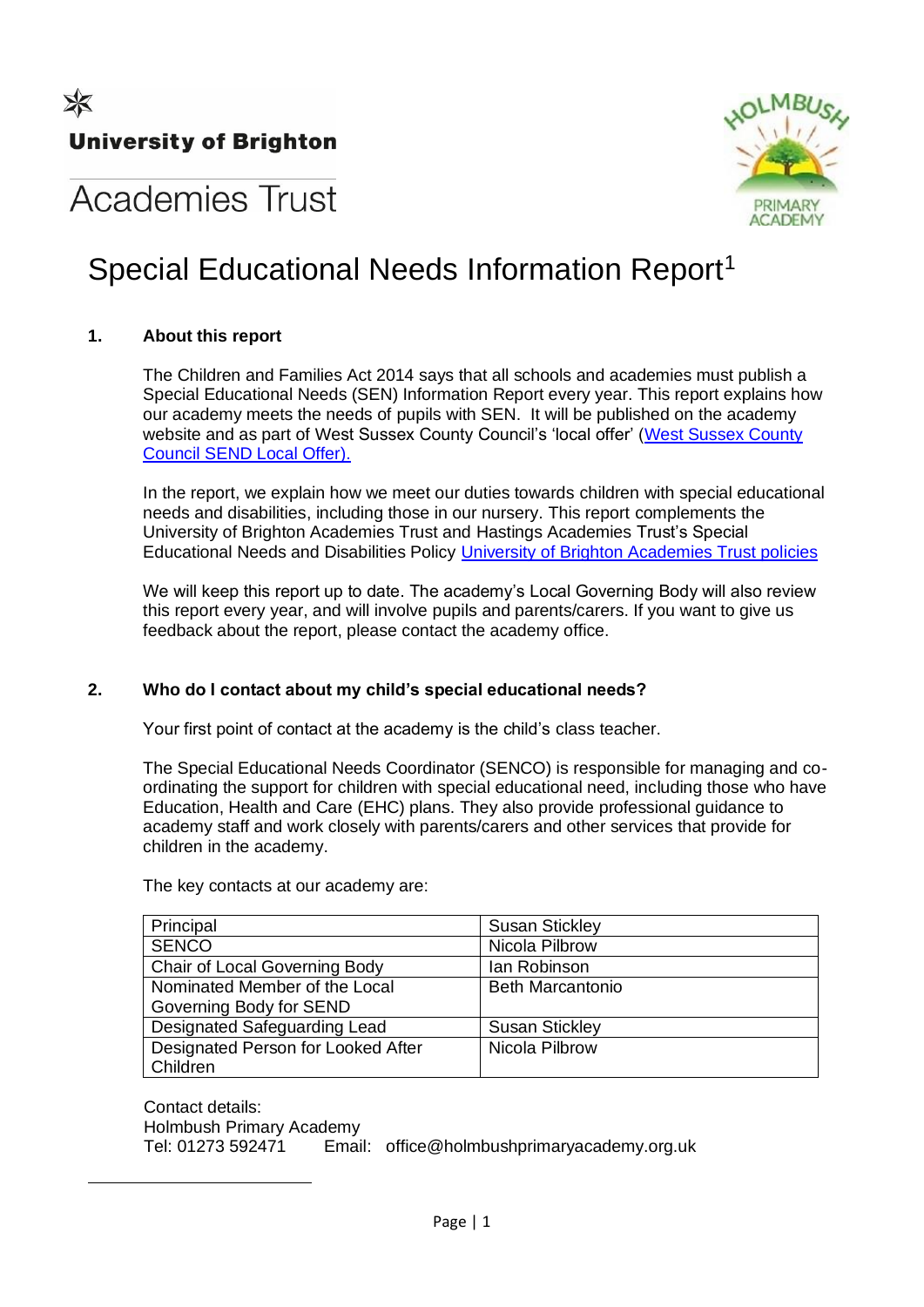# **3. Which children does the academy provide for?**

We are a primary academy and we admit pupils aged 4 to 11 years. We also have a nursery, Little Learners, on site catering for children aged 2 to 4 years.

We are an inclusive school. This means we provide for children with all types of special educational needs. The areas of need that are described in the SEND Code of Practice are:

- **Communication and interaction** this includes children and young people with speech, language and communication needs (SLCN) and those with an Autism Spectrum Disorder (ASD) including Asperger's Syndrome.
- **Cognition and learning** this includes children and young people with moderate learning difficulties (MLD), severe learning difficulties (SLD) and profound and multiple learning difficulties (PMLD). This also includes children and young people with specific learning difficulties (SpLD) such as dyslexia, dyscalculia and dyspraxia.
- **Social, emotional and mental health difficulties** social, emotional and mental health difficulties may manifest themselves in many ways including becoming withdrawn or isolated, as well as displaying challenging, disruptive or disturbing behaviour. Other children and young people may have disorders such as attention deficit disorder, attention deficit hyperactive disorder or attachment disorder
- **Sensory and/or physical needs** this includes children and young people with visual impairment (VI), hearing impairment (HI), multi-sensory impairment (MSI) and physical disability (PD)

Children and young people with any of these needs can be included within our academy community. Whilst these four categories broadly identify the primary areas of need for children and young people, our academy will consider the needs of the whole child or young person and not just their special educational needs.

If you want a place at our academy for a child with a statement or Education, Health and Care plan, this can be considered during the annual review process and/or during the admissions process. If you want a place for any other child with special educational needs, you should apply as normal, and your application will be considered in the same way as applications from children without special educational needs.

Our Admissions Policy is available on our website. Other useful information is available from:

- [school admissions-](https://www.westsussex.gov.uk/education-children-and-families/schools-and-colleges/school-places/) West Sussex
- contact Pupil Admissions Office for admissions advice 033 301 42903

#### **4. Summary of how the academy meets the needs of children with SEN and disabilities**

The key aim of the University of Brighton Academies Trust and each of its academies is to help all pupils – including those with SEN and disabilities - to achieve their very best and become successful, well-rounded individuals. We believe that all children should have high quality teaching, adjusted to meet their individual needs, in accordance with our statutory duties under the Children and Families Act 2014 and the Equalities Act 2010. Our academy regularly assesses all of our pupils so that we can see who has special educational needs as early as possible.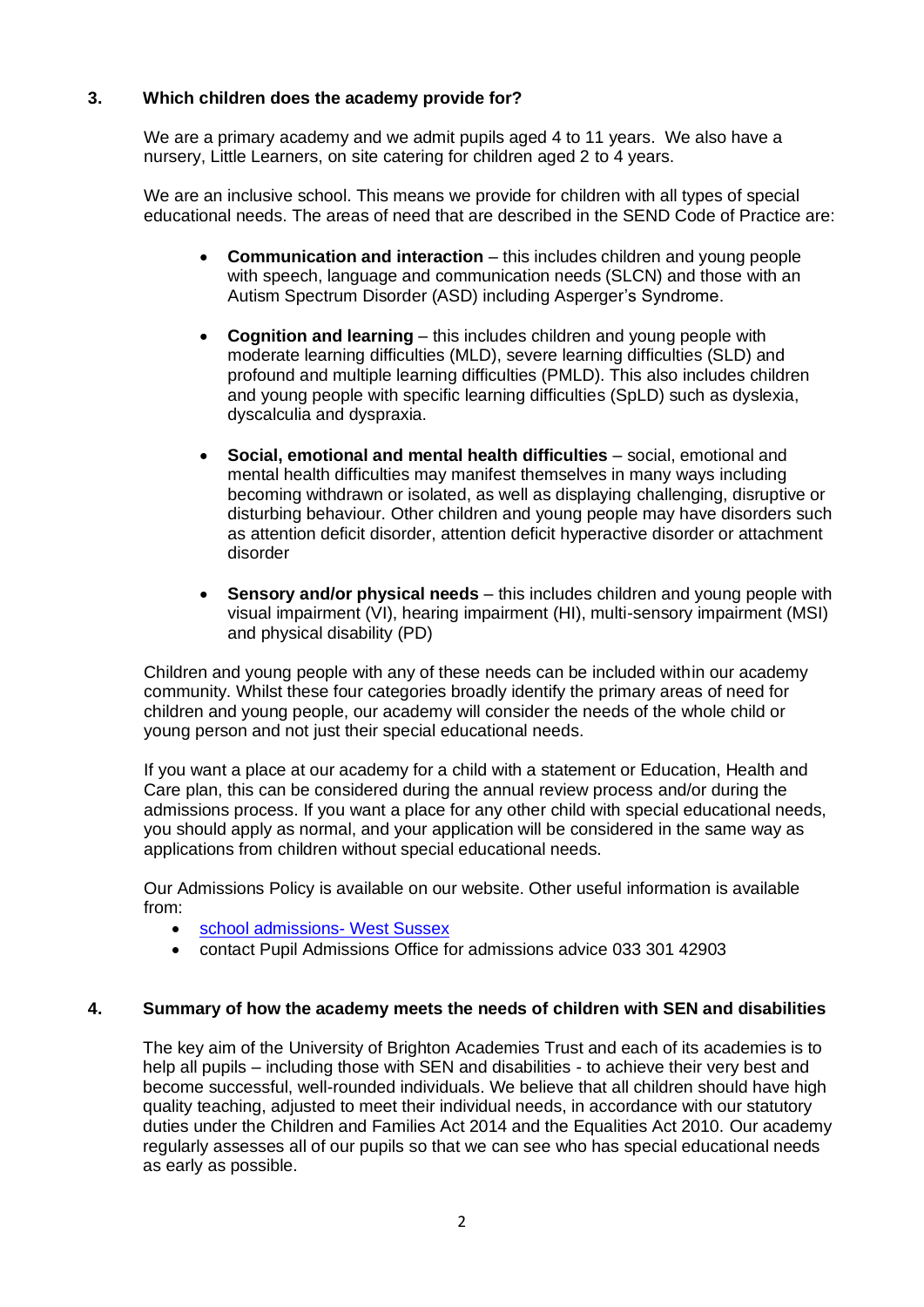We follow an 'assess, plan, do, and review' cycle to ensure that we meet the needs of children with special educational needs.

Where a child makes less than expected progress, the class teacher, in conjunction with the SENCO, assesses whether the child has SEN. Where a pupil is identified as having SEN, the academy will plan (in conjunction with the pupil and parent/carer) the child's teaching by identifying the outcomes that are being aimed for, and by identifying and planning the provision needed to meet the outcomes. The resulting SEN support plan (Pupil Passport) will then be implemented, and regularly reviewed, at least three times a year.

The 'assess, plan, do, and review' cycle helps everyone to work together to continually improve the support so that the child makes good progress.

If the child is looked after by the local authority they will have a Care Plan including Personal Education Plan (PEP) and Health plan. We will co-ordinate these plans with the SEN support plan and will involve parents and carers as well as foster carers or social workers in discussions.

#### **5. How does the academy identify children's special educational needs**

We aim to identify children's special educational needs (SEN) as early as possible, so that they have the best possible outcomes. A pupil has SEN where their learning difficulty or disability calls for special educational provision, namely provision different from or additional to that normally available to pupils of the same age.

Our academy will assess each pupil's current skills and level of attainment on entry to the academy. We will make regular assessments of progress for all pupils. These will seek to identify pupils making less than expected progress given their age and individual circumstances. This is progress which:

- is significantly slower than that of their peers starting from the same baseline;
- fails to match or better the child's previous rate of progress:
- fails to close the attainment gap between the child and their peers:
- widens the attainment gap.

The first response to less than expected progress will always be high quality teaching targeted at the pupil's area of weakness.

In identifying a child as needing SEN support, the class teacher, working with the SENCO, will carry out a clear analysis of the pupil's needs including the individual's development in comparison to their peers and national data.

Slow progress and low attainment do not necessarily mean that a child has SEN. Equally, attainment in line with chronological age does not necessarily mean that there is no learning difficulty or disability.

Difficulties related solely to limitations in English as an additional language are not SEN. Persistent disruptive or withdrawn behaviours do not necessarily mean that a child or young person has SEN.

We are alert to emerging difficulties and respond early. For some children, SEN can be identified at an early age, however, for other children difficulties become evident only as they develop.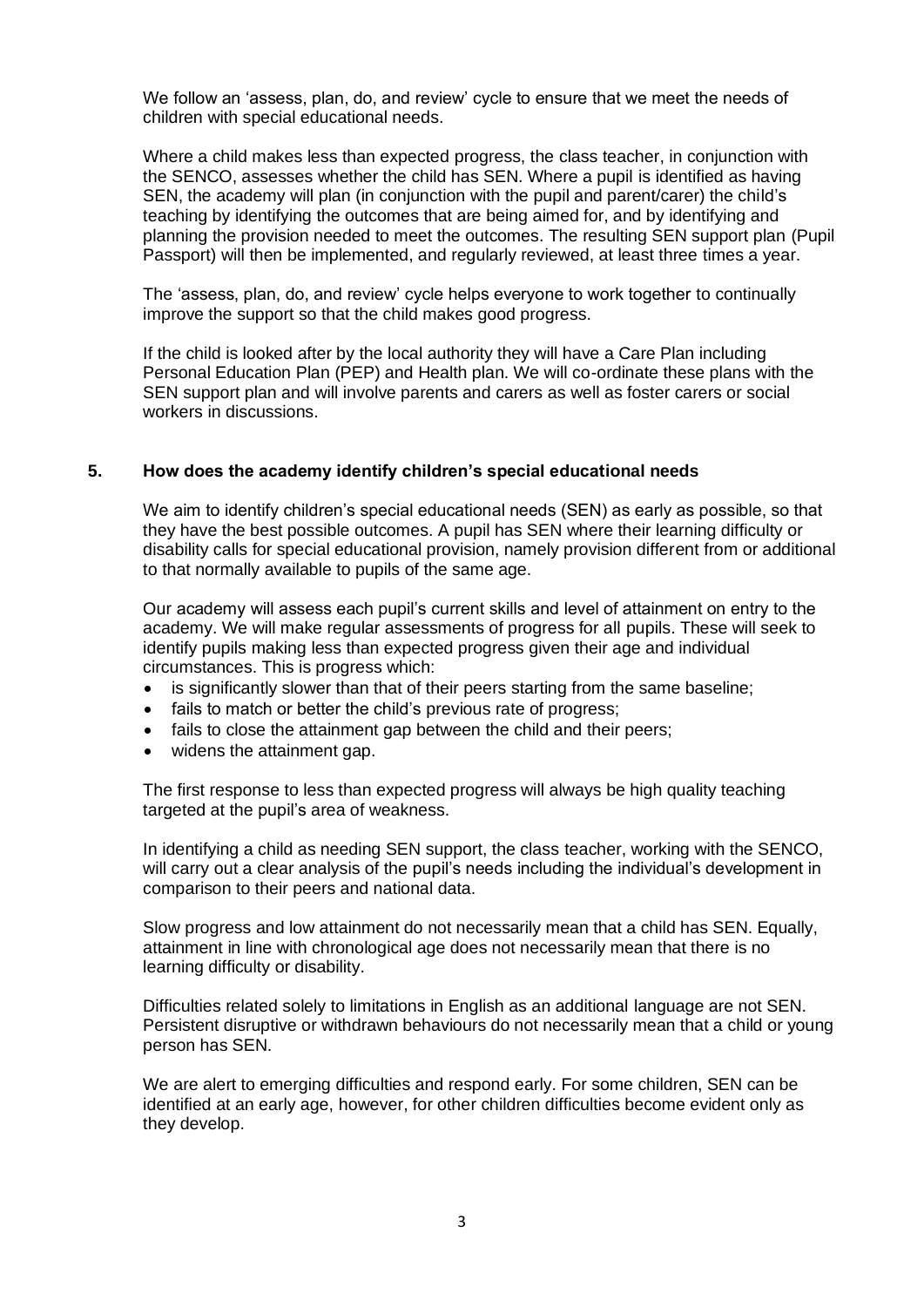We recognise that parents know their children best and listen and understand when parents express concerns about their child's development. Staff also listen and address any concerns raised by the children and young people themselves.

Where it is decided to provide pupil with SEN support, the decision will be recorded in academy records and we will formally notify parents. We are required to make data on the level and types of SEN in the academy available to the Local Authority. This data, which is collected through the School Census, is also required to produce the national SEN information report.

SEN support will be adapted or replaced depending on how effective it has been in achieving the agreed outcomes.

A school-based SEN support plan is used when, despite the appropriate targeted support, a child or young person continues to make little or no progress or to work at levels considerably below those of their peers. Many of these children are likely to be receiving support from other agencies.

Where, despite taking relevant or purposeful action to identify, assess and meet the SEN of the child or young person, the child or young person has not made expected progress, consideration will be given to requesting an Education, Health and Care assessment. This request can be made by the academy or by parents.

In considering whether an EHC needs assessment is necessary, the Local Authority will consider the evidence of the action already being taken by the academy to meet the child or young person's SEN. An EHC needs assessment will not always lead to an EHC plan.

The purpose of an EHC plan is to make special educational provision to meet the special educational needs of the child or young person, to secure improved outcomes for them across education, health and social care and, as they get older, prepare them for adulthood. The EHC plan also specifies the arrangements for setting shorter term targets at academy level.

#### **6. How does the academy teach and support children with SEN?**

In common with all academies in the University of Brighton Academies Trust, we set high expectations for all pupils, whatever their prior attainment. We use assessment to set targets which are deliberately ambitious. We deliver high quality teaching that is differentiated and personalised and meets the individual needs of the majority of children and young people. Some children and young people need educational provision that is additional to or different from this and we use our best endeavours to ensure that such provision is made for those who need it.

Teaching and learning strategies include

- Differentiated curriculum, objectives, activities and teaching approaches
- Clarity for pupils about what they are being asked to do, why they are doing it, how they are supposed to do it and how they will know if they have done well
- Use of supportive techniques such as visual timetables, modelling and demonstration
- Clear instructions and simplified language
- Support with key words and subject terminology
- Access to word processors
- Structured routines and regular reminders of whole-school/class rules
- Reward and sanctions systems that work and take account of pupils' SEND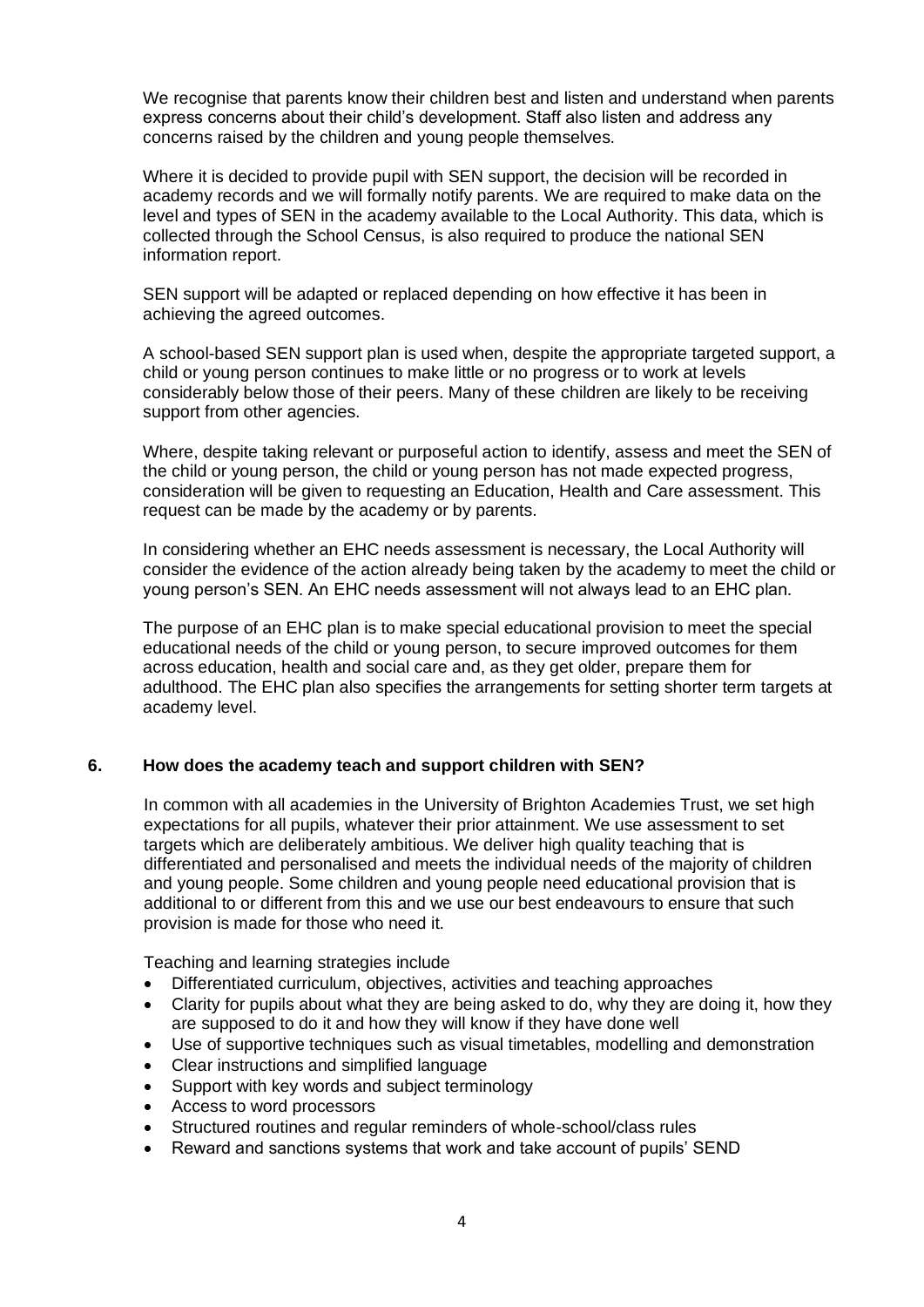The quality of teaching for pupils with SEN and their progress is a core part of the Trust's performance management arrangements, and our academy's approach to professional development for all teaching and support staff.

We record evidence of pupil progress, with a focus on outcomes and a rigorous approach to the monitoring and evaluation of any SEN support provided. We will record details of additional or different provision made under SEN support. This forms part of regular discussions with parents about the child's or young person's progress, expected outcomes from the support and planned next steps.

SEN support takes the form of a four part cycle: assess, plan, do and review. Decisions and actions are revisited, refined and revised with a growing understanding of the pupil's needs and of what supports the pupil in making good progress and securing good outcomes. This is known as the graduated approach.

Clear dates for reviewing progress are agreed and the parent, pupil and teaching staff will be clear about how they will help the pupil reach their expected outcomes. The effectiveness of the support and interventions and their impact on the pupil's progress will be reviewed in line with the agreed date.

EHC plans are used to actively monitor children and young people's progress towards their outcomes and longer term aspirations. They must be reviewed as a minimum every 12 months. Reviews will be undertaken in partnership with the child or young person and their parents, and will take account of their views, wishes and feelings. The review will focus on the child's progress towards achieving the outcomes specified in the EHC plan. The review will also consider whether these outcomes and supporting targets remain appropriate. Parents, an academy representative, a Local Authority SEN Officer, a health service representative and a Local Authority social care representative will be invited to the review meeting.

Before the meeting we will:

- give notice to all parties at least two weeks before the meeting and seek advice and information about the child;
- send out any advice or information gathered to all those invited at least two weeks before the meeting.

We will prepare and send out a report of the meeting to everyone invited within two weeks of the meeting.

Where a child is looked after by the Local Authority, the academy will endeavour to synchronise EHC plan reviews with social care reviews.

#### **7. How will the curriculum and learning environment be matched to my child's/young person's needs?**

All pupils have access to a broad and balanced curriculum which is suitable for all our pupils. We will set high expectations for all pupils.

We adiust the curriculum for each child with SEN to make sure that they can access the subjects at their own level, and make progress. This is called 'differentiation'. Lessons are planned to address potential areas of difficulty and to remove barriers to pupil achievement. We do what is necessary to enable children and young people to develop, learn, participate and achieve the best possible outcomes irrespective of whether that is through reasonable adjustments for a disabled child or special educational provision for a child with SEN.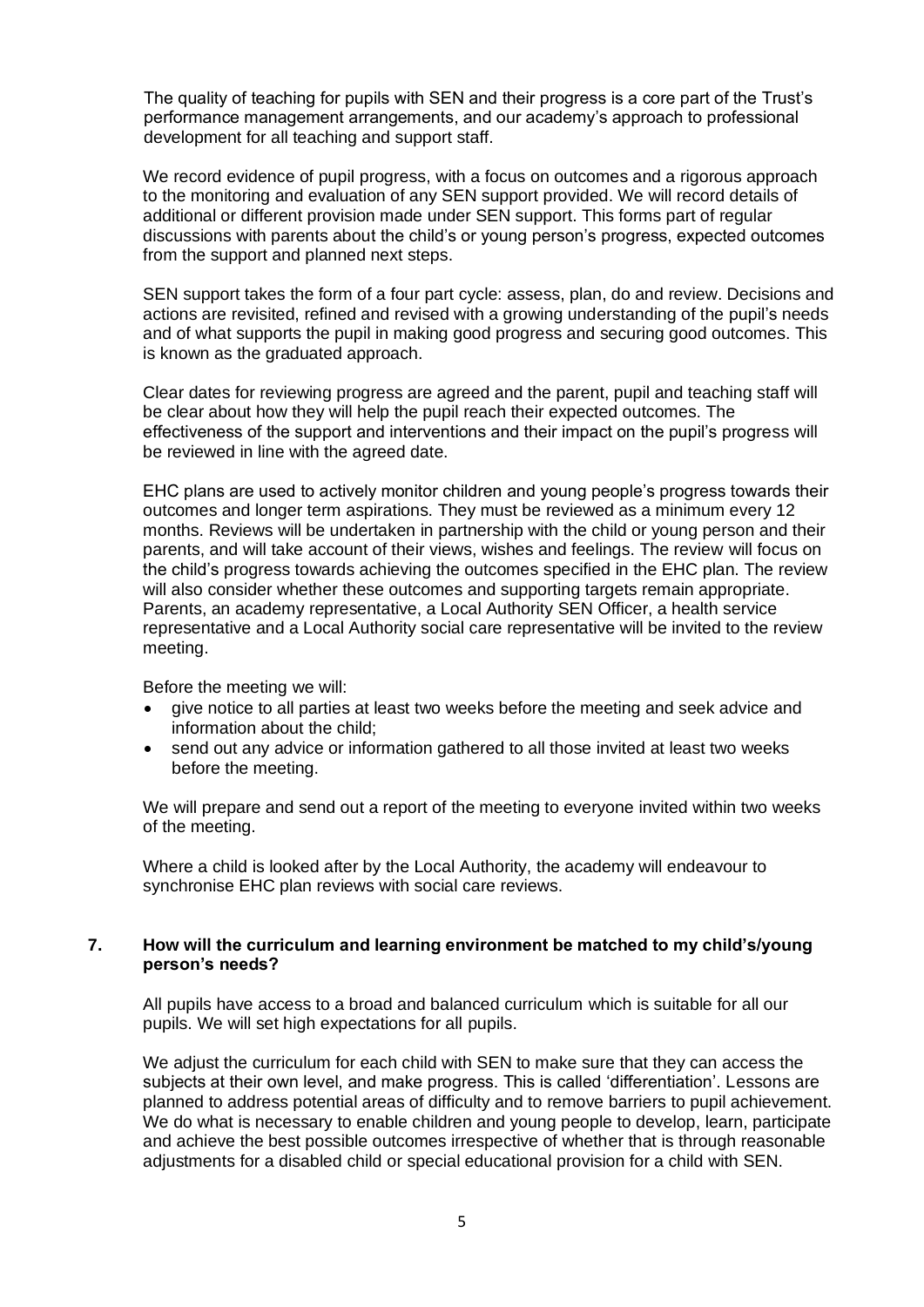We will look at the child's level of achievement and see what support they need to make good progress and reach their potential. We will use our Assessment Policy to do this. We will talk with children and parents as part of the SEN support cycle (assess, plan, do, review).

Further information about our academy's curriculum for each year group is available on our website.

#### **8. How are parents and carers involved in reviewing children's progress and planning support?**

We are committed to working in partnership with parents and carers. We will:

- Have regard to the views, wishes and feelings of parents;
- Provide parents with the information and support necessary to enable full participation in decision making;
- Support parents in order to facilitate the development of their child to help them achieve the best possible educational and other outcomes, preparing them effectively for adulthood;
- Meet with the parents of children and young people at least three times each year;
- Provide regular reports for parents on their child's progress;
- Involve parents in the regular reviews of SEN support plans and, where applicable, in the annual review of EHC plans.

# **9. How are children involved in reviewing their progress and planning support?**

We are committed to involving children and young people with SEN in decisions about their learning. We will:

- Have regard to the views, wishes and feelings of children and young people;
- Provide children and young people with the information and support necessary to enable full participation in decision making;
- Support children and young people to support their development and help them achieve the best possible educational and other outcomes, preparing them effectively for adulthood.

The following table sets out the different opportunities we have for talking to pupils about their learning:

|                              | Who's involved?              | How often?                  |
|------------------------------|------------------------------|-----------------------------|
| Self-assessment              | pupil, class teacher,        | Daily                       |
|                              | support staff                |                             |
| <b>Class Circle times</b>    | pupil, class teacher         | When appropriate            |
| <b>Worry Box/Suggestions</b> | Pupil, class teacher         | Ongoing                     |
| box                          |                              |                             |
| <b>School Council</b>        | Class, class teacher,        | At least once every half    |
|                              | Deputy Head                  | term                        |
| <b>Pupil Voice</b>           | pupil, class teacher, Senior | At least once a year        |
|                              | Management team              |                             |
| <b>SEN support review</b>    | Pupil, parents, class        | At least three times a year |
| meetings / Parent            | teacher supported by         |                             |
| <b>Meetings</b>              | <b>SENCo</b>                 |                             |
| Annual reviews               | Pupil, parents, SENCO,       | Once a year                 |
| (statements and EHC          | class teacher, support       |                             |
| plans only)                  | services, local authority.   |                             |
|                              |                              |                             |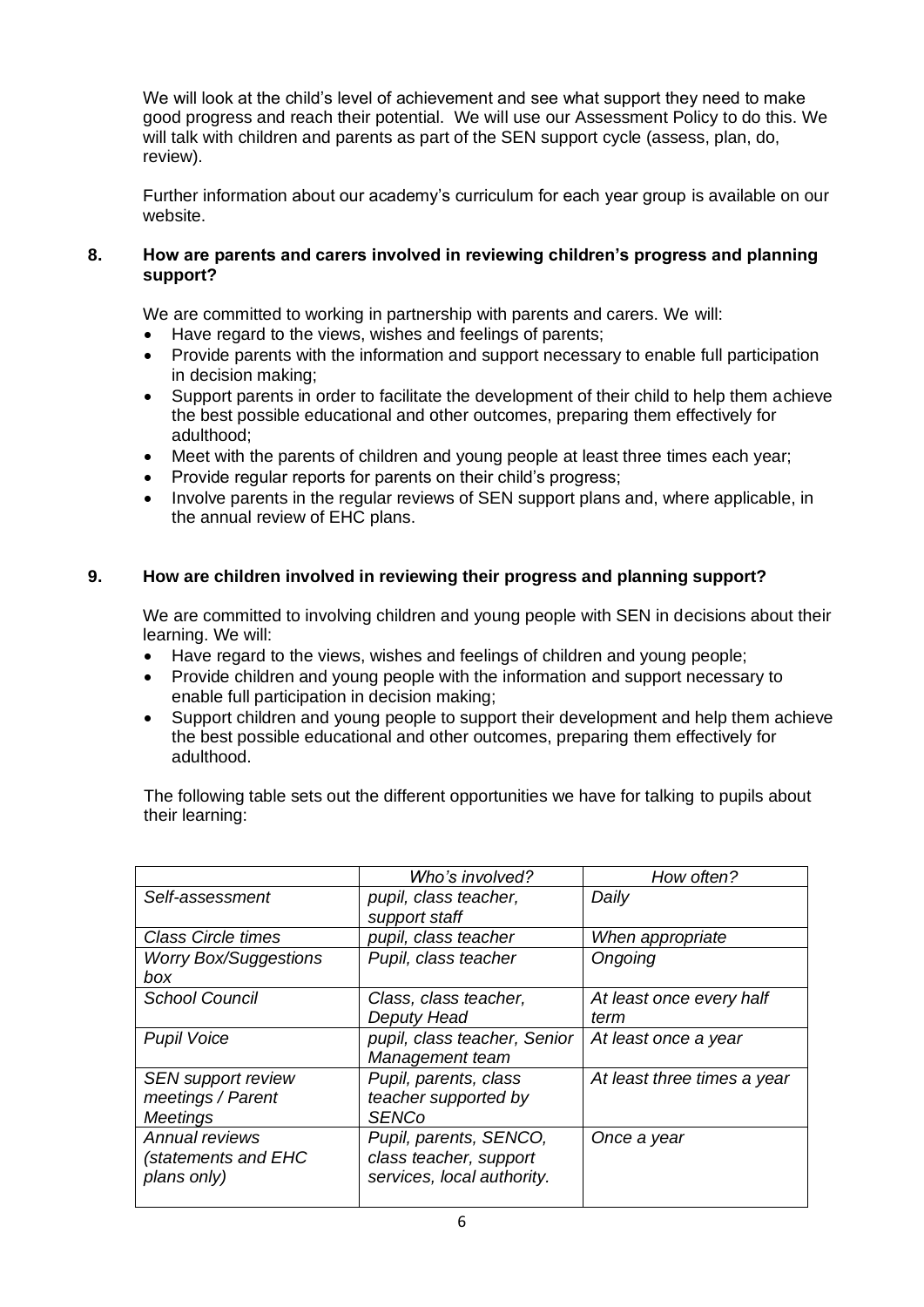| Individual Educational<br>Plans (IEP's) / Pupil<br>Passports | Pupil (where appropriate),<br>parent, class teacher<br>supported by SENCo | At least three times a year |
|--------------------------------------------------------------|---------------------------------------------------------------------------|-----------------------------|
|--------------------------------------------------------------|---------------------------------------------------------------------------|-----------------------------|

#### **10. How will the academy prepare and support my child to transfer to a new school/ college or the next stage of education and life?**

The great majority of children and young people with SEN or disabilities, with the right support, can find work, be supported to live independently, and participate in their community. In common with all academies in the University of Brighton Academies Trust, we encourage these ambitions from the start. Our SEN support includes planning and preparation for the transitions between phases of education, key stages, year groups and preparation for adult life. We will agree with parents and pupils the information to be shared as part of this process. We support children and young people so that they are included in social groups and develop friendships. This is particularly important when children and young people are transferring from one phase of education to another.

If a child or young person has an EHC plan, this will be reviewed and amended in sufficient time prior to moving between key phases of education. The review and any amendments must be completed by 15<sup>th</sup> February in the calendar year of the transfer.

At our Academy we understand what a stressful time moving school can be therefore many strategies are put in place to enable the pupil's transition to be as smooth as possible. These include:

- Where necessary meeting between previous school and new school
- All children attend transition sessions where they can spend some time with their new class teacher
- Reception teachers meet each child and their parent/carer starting school at the beginning of the academic year to get a fuller picture of each child in their own home setting
- When possible preschool groups that are coming to our Academy come and visit the school in school hours
- School also holds specific sessions where Reception children come and play in their new class.
- Additional visits are arranged for children who need extra time adapting to their new school
- Reception teachers and where appropriate SENCo visit preschools
- All files, SEN notes and tracking is passed on
- When the transition is to the feeder Secondary school there is a full transition programme. This includes:
	- o Transition meetings throughout the year for Y6 teachers and local secondary schools
	- o Information sharing between SENCo's
	- o Extra sessions for vulnerable pupils
	- $\circ$  Transition day where the children spend the whole day at Shoreham Academy
	- o Secondary team visit Y6 children in primary setting
- When children are transferring to other secondary schools meetings, transfer days etc. will be set up according to what is right for that individual pupil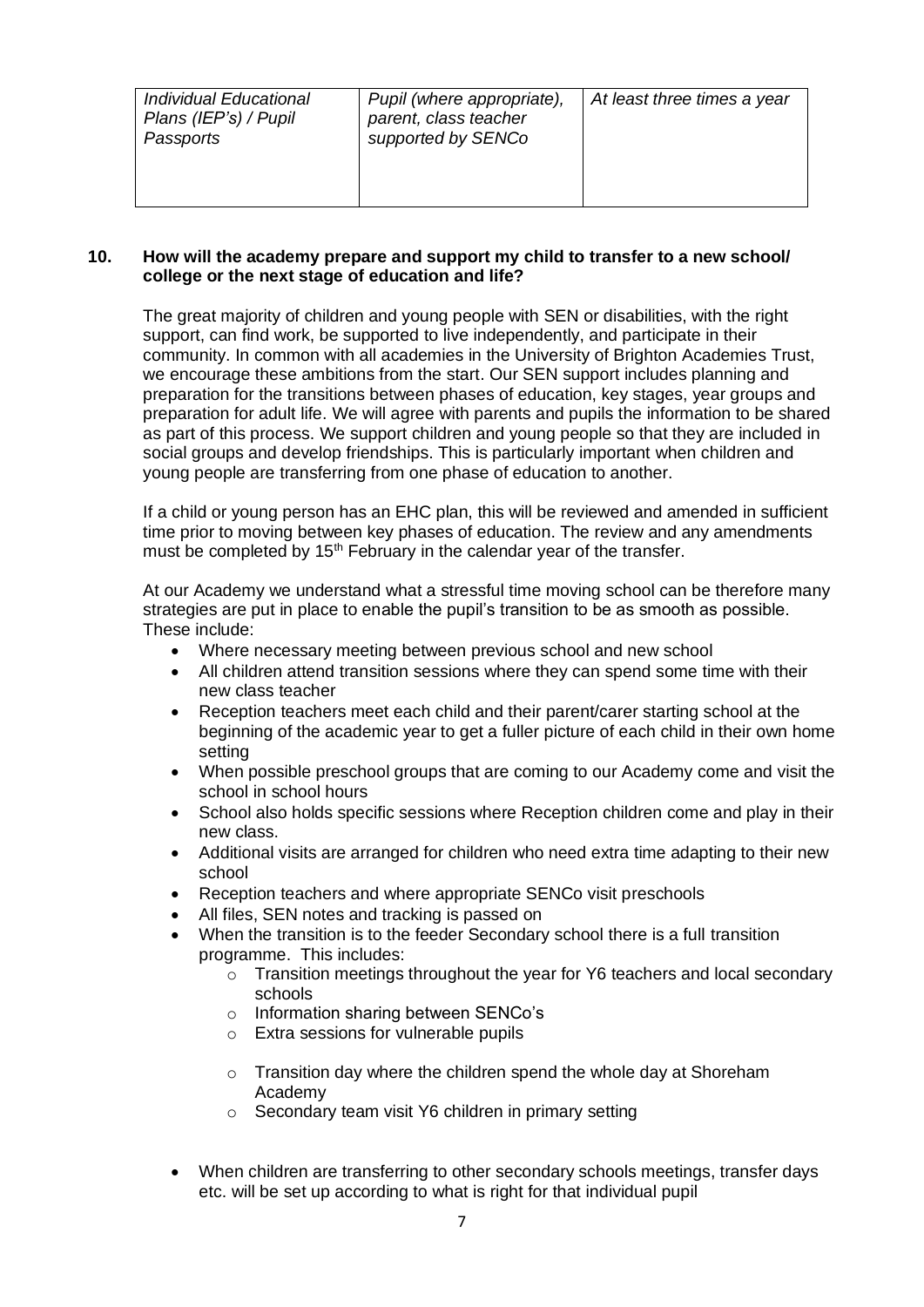#### 11. **What training do academy staff have?**

We regularly and carefully review the quality of teaching for all pupils, including those at risk of underachievement. This includes: identifying particular patterns of need in the academy, reviewing, and where necessary improving, teachers' understanding of strategies to identify and support vulnerable pupils and their knowledge of the SEN most frequently encountered.

Where interventions are required, we ensure staff have sufficient skills and knowledge to deliver the intervention effectively.

The quality of teaching for pupils with SEND, with the progress made by pupils, is a core part of the University of Brighton Trust's performance management arrangements and its approach to professional development for all teaching and support staff.

Various staff are trained in the following areas:

- Talk for Writing
- Every Child a Reader Reading Recovery (Teacher led literacy intervention)
- FFT (Support staff led literacy intervention)
- Sounds Write 2020/2021
- 1<sup>st</sup> Class at Maths 1 and 2, and Success @ Arithmetic (Support Staff led maths intervention)
- SNAP maths units
- 1 Fully trained Learning Mentors
- Speech and Language Unclear speech, Talking Partners, Vocabulary, Questioning,
- Occupational Therapy Jump Ahead
- Communication Friendly Classroom
- Team Teach 2019
- Bereavement training
- Basic Signing BSL
- Mental Health Tool Kit 2020
- Children and Young Peoples mental health 2020
- Understanding Specific Learning Difficulties 2020
- Understanding Autism 2020
- Lego Therapy
- Zones of Regulation 2020
- Nuffield Early Language Intervention (NELI)

Training Planned

- Speech Sounds
- Continued Sounds Write Training
- 3 more trained Learning Mentors

#### **12. How does the academy measure how well it teaches and supports children with SEN?**

We regularly and carefully review the quality of teaching for all pupils to make sure no-one under achieves. We look at whether our teaching and programmes of support have made a difference and also their cost effectiveness. We use information systems to monitor the progress and development of all pupils. This helps us to develop the use of interventions that are effective and to remove those that are less so.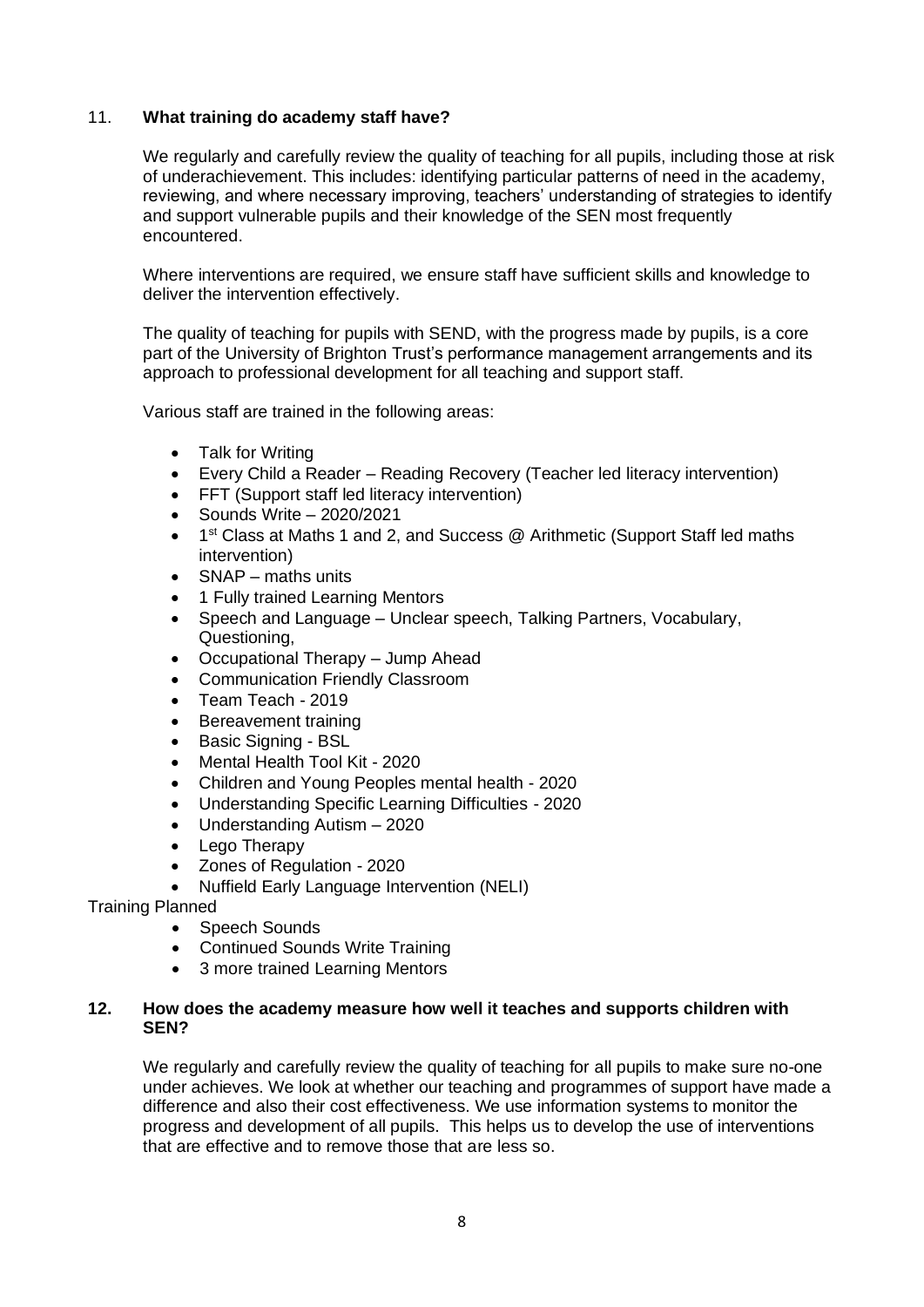All interventions follow the 'Assess, Plan, Do, Review' cycle which helps everyone work together to continually improve support so that children make good progress. The interventions are carefully monitored and progress of the children regularly updated. Where children are not making the expected progress reasons for this are investigated and then further actions decided depending on the outcome. This enables us to see the effectiveness of the intervention and act as necessary. Interventions are only run where the need is and are tailored to the individual children.

#### **13. How accessible is the academy and how does the academy arrange equipment or facilities children need?**

The University of Brighton Academies Trust's Equality and Diversity Policy and its Equality Objectives are available on the Trust's website, as is its Policy for Supporting students and pupils with medical conditions.

Our academy's Accessibility Plan is available on our website.

Although the school is situated on a slope all areas can have wheel chair access. There is a disabled toilet near the school office and baby changing facilities in our reception toilets. Where parent and carers first language is not English letters can be translated. It may also be necessary to use interpreters for parent meetings. This may also be the case where children have parents with hearing impairments and communicate via sign language. Email will be used for day to day communication in such cases.

#### **14. How will my child/young person be included in activities with other children, including school trips?**

We are committed to eliminating discrimination, promoting equality of opportunity and fostering good relationships. Through careful planning and reasonable adjustments, pupils with SEN engage in the activities of the academy together with those who do not have SEN, and are encouraged to participate fully in the life of the academy and in any wider community activity.

We work with parents and pupils to listen to their views, feelings and wishes to ensure pupils with SEN engage fully in the life of the school and in any wider community activity.

#### **15. What support will there be for my child's/young person's overall well-being, and their emotional, mental and social development?**

We support the emotional, mental and social development of children and young people with SEN and disabilities by providing extra pastoral support arrangements for listening to their views and implementing measures to prevent bullying. We make provision for pupils' spiritual, moral, social and cultural development.

We may work with other services to support children such as the Child and Adolescent Mental Health Services (CAHMS) and the Community Mental Health Liaison Service (CMHLS).

The Academy offers a wide variety of pastoral support for pupils who are encountering emotional difficulties.

These include:

- Members of staff such as class teachers, teaching assistants, Principal, Assistant Principal and Inclusion Manager are readily available for children who wish to discuss issues or concerns
- Learning Mentoring Sessions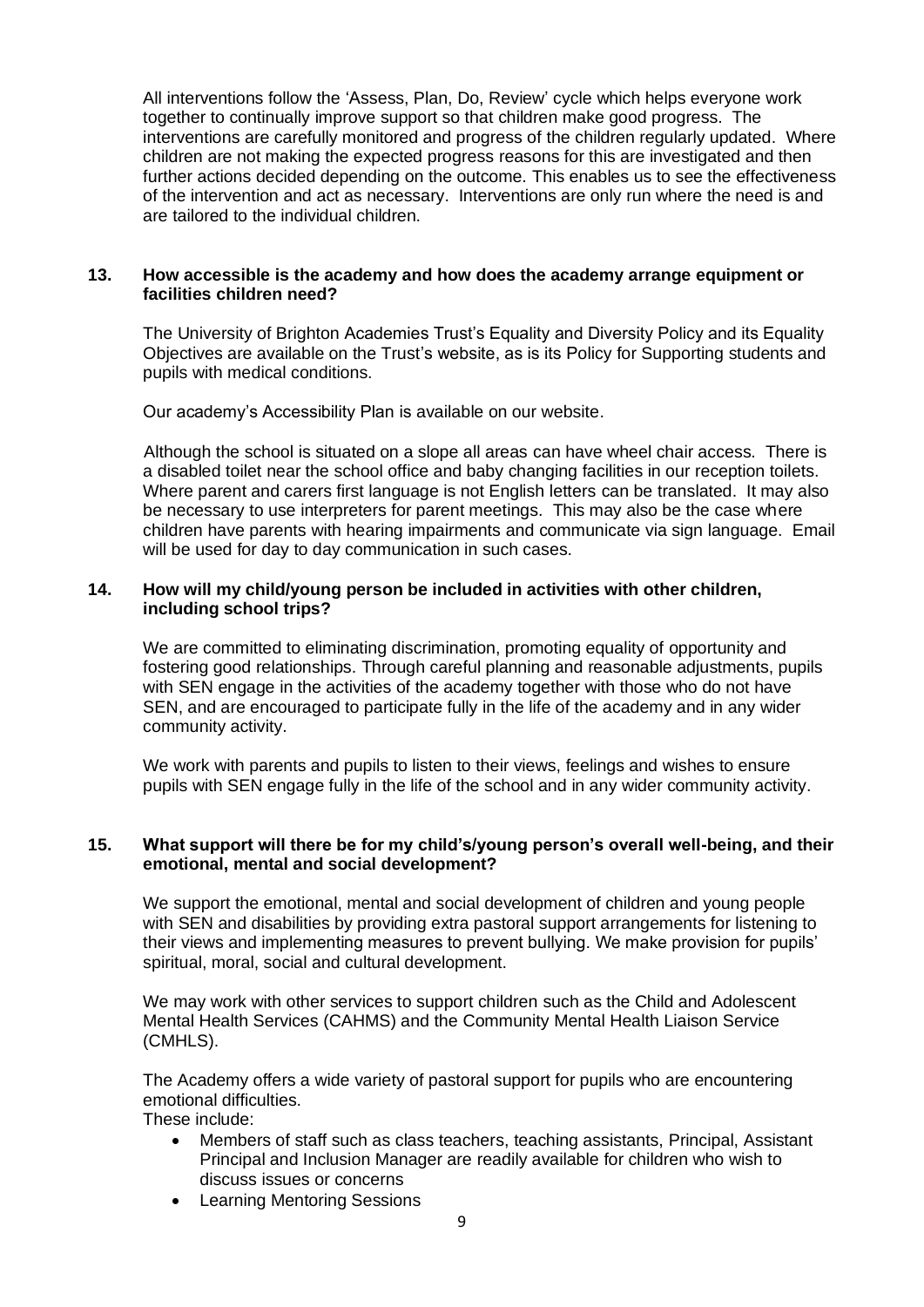- School Nurse
- Weekly PSHE sessions using the 'Jigsaw scheme' which includes mindfulness and well-being objectives
- Lego Therapy
- Social Skills group
- **Resiliency Groups**
- Zones of Regulation

Pupils with medical needs

- If a pupil has a medical need then a detailed care plan is compiled in consultation with parents/carers and any other relevant professional. These are discussed with all staff who are involved with the child
- All staff receive Epipen training as and when it is needed by the school nurse.
- All medical information is stored within CareMonkey and Meditracker
- Where necessary and in agreement with parents/carers medicines are administered in school only where a signed 'Care Plan' or 'Administering Medicines' form is in place to ensure the safety of both child and staff member. Where appropriate pupils are encouraged to take responsibility for taking their own medication.
- Medication is administered by staff who have Administering Medicines training.

#### **16. What specialist services does the academy use to support children and their families?**

As part of the cycle of SEN support (assess, plan, do, review) we will consider whether we need to involve other services to make sure the child's specific needs are met. Parents are always involved in any decision to involve specialists.

We will always involve a specialist where a child or young person makes little or no progress over a sustained period or where they continue to work at levels substantially below those of pupils at a similar age despite evidence-based SEN support delivered by appropriately trained staff. The academy may involve specialists at any point to advise on early identification of SEN and effective support and interventions.

We work with parents and agencies to consider a range of evidence-based and effective teaching approaches, appropriate equipment, strategies and interventions to support the child's or young person's progress. Together, the parties agree the needs of the child or young person, responsibilities and the outcomes to be achieved through the support, including a date by which it is reviewed. Records of involvement of specialists are kept and shared with parents and teaching staff.

Where a child is looked after by a Local Authority, we will work closely with the other relevant professionals involved in the child's or young person's life as a consequence of being looked after.

We work closely with the Local Authority and other providers to agree the range of local services and clears arrangements for making appropriate requests. Some services may be commissioned directly.

The agencies used by our Academy include: **Education** 

- Educational Psychologist telephone / face to face consultations. Assessments for children with EHCP
- EMAT (Ethnic Minority Achievement Team)
- Pupil Entitlement
- Inclusion Team Learning, Behaviour and Social Communications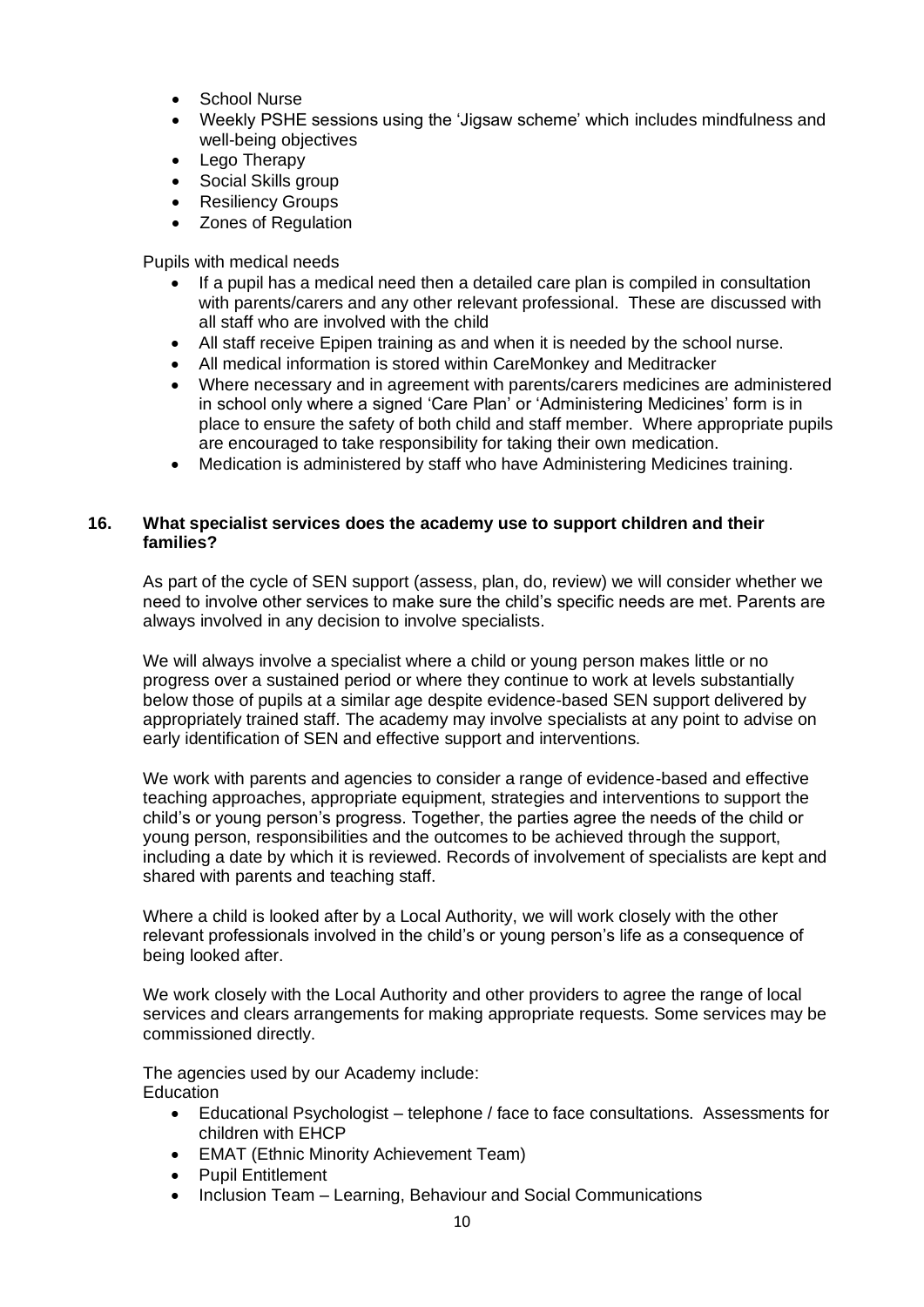- Sensory Support Service
- Speech and Language Therapy Service (NHS)
- The Virtual School for Children Looked After
- Alternative Provision College

**SENAT** 

**Health** 

- CAMHS (Child and Mental Health Service)
- CDC (Child Development Centre)
- Continence Nurse
- Occupational Therapy Service
- Physiotherapy Service
- School Nurse

Social

- Social Services
- Young Carers
- Winston's Wish [www.winstonswish.org.uk](http://www.winstonswish.org.uk/)
- Parent Support
	- Enabling Families
	- Family Support Workers
	- West Sussex Local Offer [https://westsussex.local](https://westsussex.local-offer.org/search_information?section=j1_10)[offer.org/search\\_information?section=j1\\_10](https://westsussex.local-offer.org/search_information?section=j1_10)
	- West Sussex Information, Advice and Support Service (IAS) <https://westsussexsendias.org/>
	- West Sussex Interpreting Service [www.sussexinterpreting.org.uk](http://www.sussexinterpreting.org.uk/)

Some of these services can be referred to through school while others need to be referred to through other routes. As always demand is high for these services and waiting lists variable. Often referrals are sent and then go to a panel to see if they will be accepted or not. Any referrals will be discussed with you beforehand and then your consent obtained before they are sent off.

Further information on the local authority and health services are available from:

[Find support, guidance and information for parents and carers of children and young people](https://www.westsussex.gov.uk/education-children-and-families/special-educational-needs-and-disability-send/)  [with SEND](https://www.westsussex.gov.uk/education-children-and-families/special-educational-needs-and-disability-send/)

# **17. Where can I get information, advice and support?**

The 'Local offer' is available here: [West Sussex SEND Local Offer](https://www.westsussex.gov.uk/education-children-and-families/special-educational-needs-and-disability-send/send-local-offer/)

Impartial advice and help for children and young people with special educational needs and disabilities and their parents and carers is available here: tel 0330 222 8555 (open 9am – 4pm, Mon – Fri). email: Parent/Carers: [send.ias@westsussex.gov.uk](mailto:send.ias@westsussex.gov.uk) Children and Young People: [cyp.sendias@westsussex.gov.uk](mailto:cyp.sendias@westsussex.gov.uk) website: <https://westsussexsendias.org/>

The contact information for the academy is provided in section 2 above.

# **18. What do I do if I am not happy or if I want to complain?**